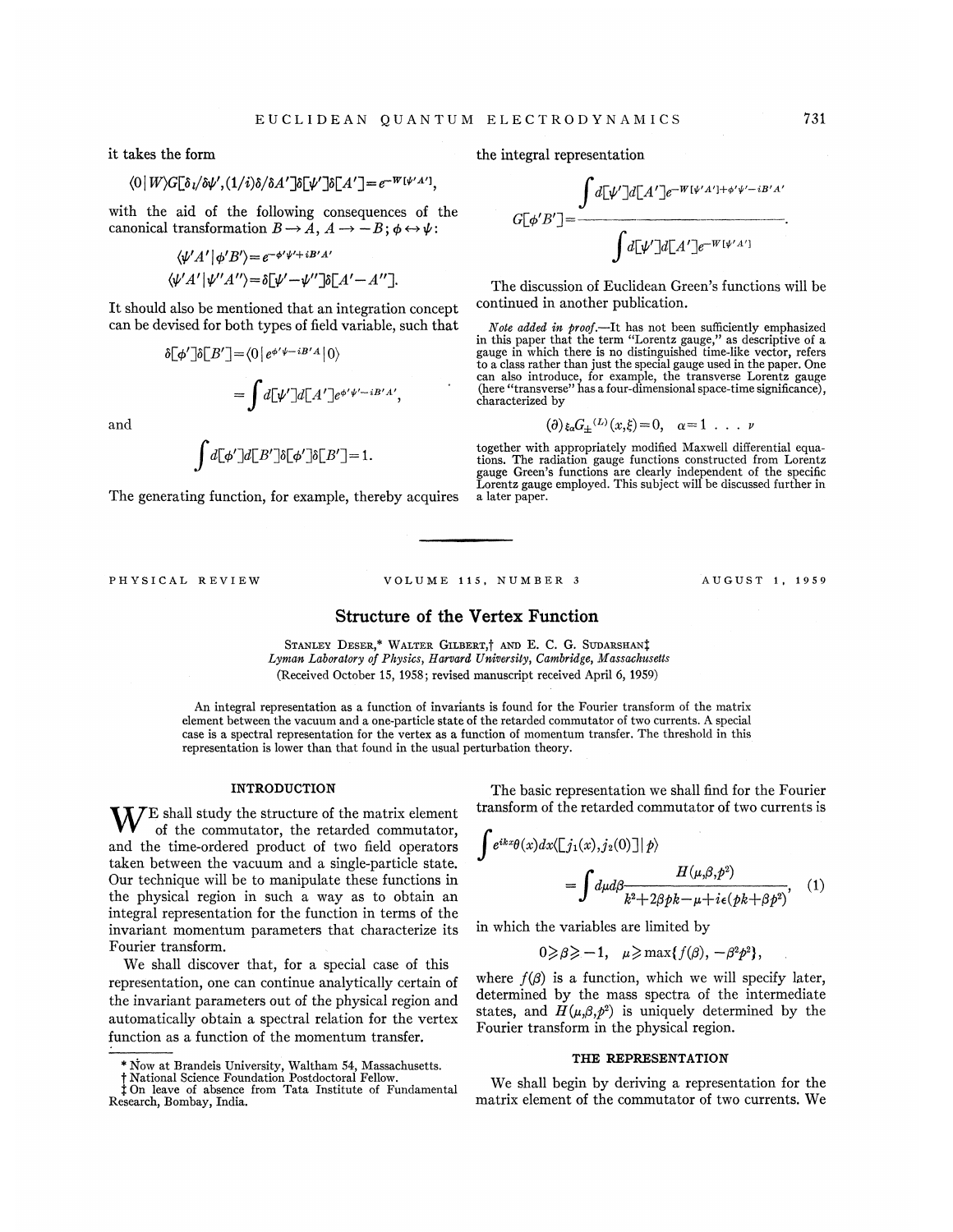shall discuss only boson fields, the extension to the to remove the  $\epsilon(x_0)$  behavior produced by (7): general case being trivial. We consider a matrix element of the form

$$
h(x^2, px) = \langle [j_1(x), j_2(0)] | p \rangle, \tag{2}
$$

in which  $j_1(x)$  and  $j_2(x)$  are the currents associated with two fields and the state  $|p\rangle$  is a state of energy momentum  $p_{\mu}$ ;  $p^2 = \kappa^2$ ;  $p_0 > 0$ . This state may be either a single-particle state or the state produced by operating on the vacuum with a single Fourier component of a field. As a consequence of Lorentz invariance we know that this matrix element depends on the coordinate only through the variables  $x^2$ ,  $px$ . It is also a function of  $p^2$  and of other eigenvalues; the weight functions will depend implicitly on these parameters.

We introduce the Fourier transform of the matrix element with respect to the invariants:

$$
h(x^2, px) = \int d\alpha d\beta \exp(i\alpha x^2) \exp(i\beta px) g(\alpha, \beta).
$$
 (3)

The condition that the commutator vanish for spacelike intervals, whenever  $x^2 < 0$ , is equivalent to the requirement that  $g(\alpha, \beta)$  be analytic as a function of  $\alpha$ in the lower half  $\alpha$ -plane. The part of the Fourier transform,  $g(\alpha, \beta)$ , that is determined by values of the invariants in the region  $p^2x^2 \geq (px)^2$  is arbitrary but does not enter into the momentum-space Fourier transform that we shall take since this is extended only over real values of the coordinate-space vector. We express the exponential  $exp(i\alpha x^2)$  as the Fourier transform of a Gaussian, absorbing the numerical factors into the weight function:

$$
h(x^2, px) = \int d\vec{k}d\alpha d\beta \exp(-i\vec{k}x)
$$

$$
\times \exp(-i\vec{k}^2/4\alpha) \exp(i\beta px) \frac{g(\alpha,\beta)}{\alpha|\alpha|}.
$$
 (4)

Since  $g(\alpha, \beta)$  is analytic in the lower half  $\alpha$ -plane, we represent it as

$$
g(\alpha,\beta) = \int_0^\infty d\lambda^2 \exp(i\lambda^2/4\alpha) \widetilde{H}(\lambda^2,\beta). \tag{5}
$$

Then the  $\alpha$ -integration can be performed, yielding

$$
h(x^2, px) = \mathcal{O} \int d\vec{k} \frac{\exp(-i\vec{k}x) \exp(i\beta px)}{\vec{k}^2 - \lambda^2} \tilde{H}(\lambda^2, \beta) d\lambda^2 d\beta. \tag{6}
$$

We use the identity

$$
\mathcal{O}\int dk \frac{e^{-ikx}}{k^2 - \lambda^2} = -i\pi\epsilon(x_0) \int dk \ \epsilon(k_0) e^{-ikx} \delta(k^2 - \lambda^2), \quad (7)
$$

$$
\tilde{H}(\lambda^2, \tilde{\beta}) = \mathcal{O} \int H(\lambda^2, \beta) \frac{d\beta}{\tilde{\beta} - \beta}.
$$
 (8)

The result of these substitutions is the expression

$$
h(x^2, px) = \int d\vec{k} d\beta \epsilon(\vec{pk}) \exp(-i\vec{k}x)
$$
  
 
$$
\times \exp(i\beta \vec{p}x) \delta(\vec{k}^2 - \lambda^2) H(\lambda^2, \beta), \quad (9)
$$

or, for the Fourier transform of the commutator,

$$
f(k^2, pk) = \int e^{ikx} dx \, h(x^2, px)
$$
  
= 
$$
\int_0^\infty d\lambda^2 \int_{-\infty}^\infty d\beta \, \epsilon (pk + \beta p^2)
$$
  

$$
\times \delta((k + \beta p)^2 - \lambda^2) H(\lambda^2, \beta). \quad (10)
$$

For this representation for the commutator, the retarded Green's function may easily be derived; it is

$$
\int e^{ikx}\theta(x)dx \, h(x^2, px) = \int_0^\infty d\lambda^2 \int_{-\infty}^\infty d\beta \frac{H(\lambda^2, \beta)}{(k + \beta p + i\epsilon p)^2 - \lambda^2}.
$$
 (11)

## LIMITS ON THE PARAMETERS

We turn now to the problem of restricting the ranges of the parameters in the representation. We have, as yet, imposed only the condition that the commutator vanish for space-like intervals. Further restrictions arise from the mass-spectra of the intermediate states. If we expand the commutator over a complete set of eigenvectors of the energy-momentum vector, the coordinate-space integration yields a 8-function and we have

$$
f(k^2, pk) = (2\pi)^4 \sum \delta(k - n_1) \langle j_1 | n_1 \rangle \langle n_1 | j_2 | p \rangle
$$
  
-(2\pi)^4 \sum \delta(k + n\_2 - p) \langle j\_2 | n\_2 \rangle \langle n\_2 | j\_1 | p \rangle. (12)

Thus the Fourier transform of the commutator will vanish unless either

$$
k = n_1 \quad \text{or} \quad p - k = n_2,
$$

where  $n_1$  and  $n_2$  are possible intermediate momenta. In terms of invariants,

$$
f(k^2, pk) \neq 0 \quad \text{if} \quad \begin{cases} k^2 \geqslant M_1^2 \\ 2pk \geqslant 2\kappa M_1 \end{cases}
$$
\n
$$
\text{or} \quad \begin{cases} 2pk \leqslant -M_2^2 + p^2 + k^2 \\ 2pk \leqslant 2\kappa(\kappa - M_2), \end{cases} \tag{13}
$$

where  $M_1$  and  $M_2$  are the lowest masses occurring in and introduce the Hilbert transform of  $\tilde{H}(\lambda^2,\beta)$  in order each ordering of the commutator. We know the Fourier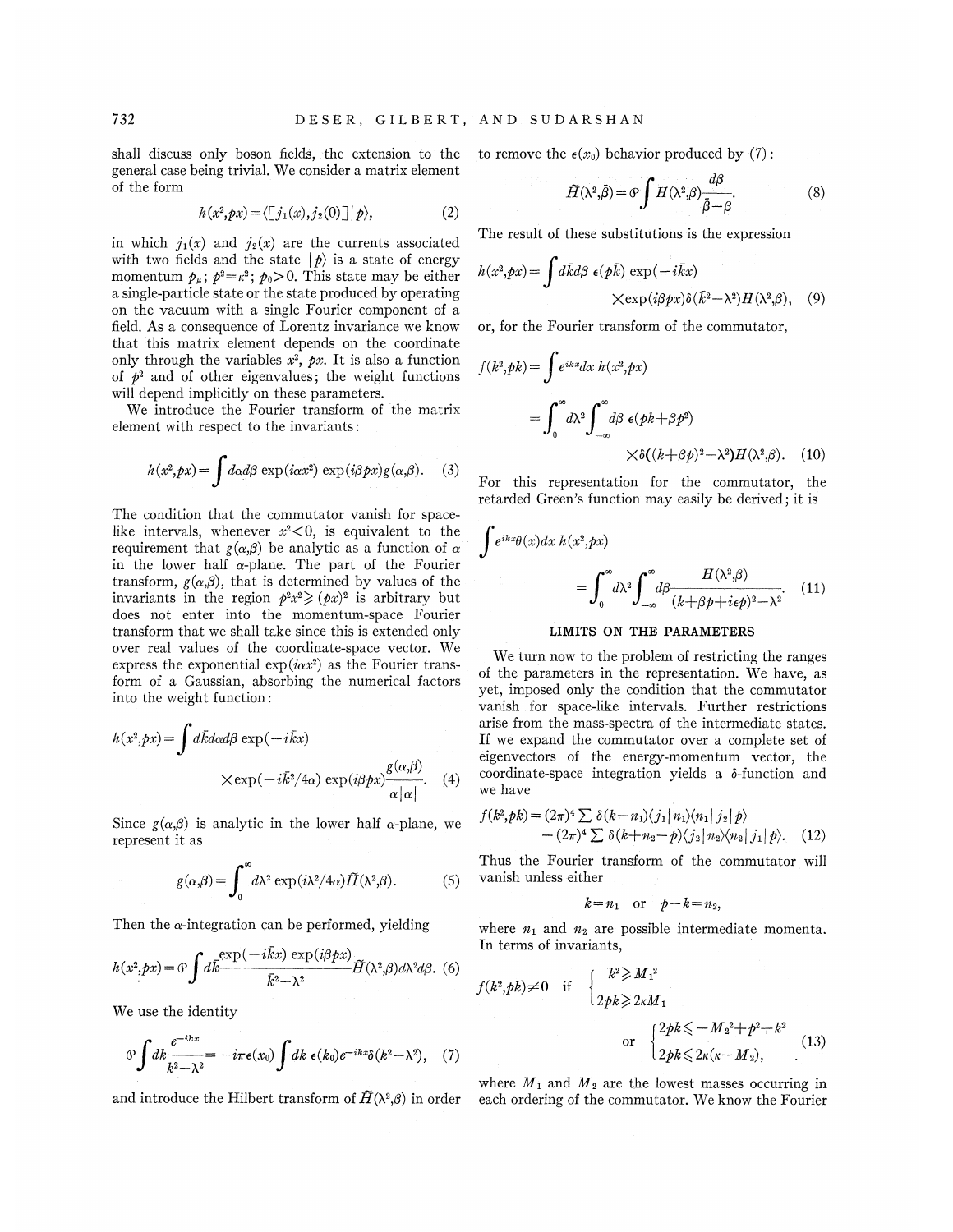transform only for real vectors  $k_{\mu}$ ; thus the function  $f(k^2, pk)$  is given only for values of the invariants that lie in the physical region  $(\rho k)^2 \geq \rho^2 k^2$ . In the nonphysical region, for those real values of the invariants that correspond to a momentum vector  $k<sub>u</sub>$  with imaginary components, the function will be determined by the representation  $(10)$ . In the region  $\alpha$ , which consists of all of the  $(k^2, pk)$ -plane outside the nonphysical region and outside region (13),  $f(k^2p, k)$  vanishes.

For convenience we introduce a new variable  $\mu = \lambda^2$  –  $\beta^2 p^2$  in the representation. Then

$$
f(k^2, pk) = \int d\mu d\beta \ H(\mu, \beta) \epsilon (pk + \beta p^2) \times \delta (k^2 + 2pk\beta - \mu). \tag{14}
$$

We allow  $\mu$  and  $\beta$  to run from  $-\infty$  to  $\infty$  and incorporate the causality condition by having  $H(\mu, \beta)$  vanish in the region  $\mu < -\beta^2 p^2$ . Each point in the  $(k^2,pk)$  plane corresponds to a line integral of the function  $\epsilon$  ( $\phi k + \beta \phi^2$ )  $H(\mu, \beta)$ over the straight line  $\mu = k^2 + 2p k\beta$  in the  $(\mu, \beta)$  plane.

The parabolic boundary of the nonphysical region in the  $(k^2, pk)$  plane,  $(pk)^2 = p^2k^2$ , generates a set of lines that have as their envelope the curve  $A: \mu = -\beta^2 p^2$ , and touch the envelope at the point  $\beta = -pk/p^2$  at which the  $\epsilon$ -function changes sign. All other points in the physical region correspond to lines on which the &-function changes sign in the interior of the region in which  $H(\mu,\beta)$  is zero. The boundary  $k^2 = M_1^2$ ,  $2p\tilde{k} > \kappa M_1$ of (R corresponds to the set of lines of positive slope passing through the point  $\beta=0$ ,  $\mu=M_1^2$  and lying between the line  $\beta = 0$  and a line tangent to the curve A. The other boundary  $-2pk = M_2^2 - p^2 - k^2$  corresponds to a set of lines produced by the clockwise rotation of a line through the point  $\beta = -1$ ,  $\mu = M_2^2 - \rho^2$  from the line  $\beta = -1$  to a line tangent to the curve A. The other points in the  $(k^2, p\bar{k})$  plane at which  $f(k^2, pk)$ vanishes correspond to all other lines lying entirely in the region swept out by these two sets of lines. If  $H(\mu, \beta)$  vanishes sufficiently rapidly for large  $\beta$ , then a necessary condition for all these line integrals to vanish is that the function  $H(\mu, \beta)$  vanishes in the region covered by these lines. The support of  $H(\mu,\beta)$  lies in the region S, the complement of the region covered by



FIG. 1. The Fourier transform of the commutator as a function of  $k^2$  and  $2pk$ . The part of the physical region in which the function is nonzero is cross-hatched; the nonphysical region is shaded.



Frg. 2. The  $(\mu,\beta)$ -plane. The weight function  $H(\mu,\beta)$  is nonzero in the shaded region S.

lines generated by points in  $\Re$ . Only in this region can  $H(\mu, \beta)$  be arbitrary. An alternative derivation of a necessary condition involving a different characterization of  $H(\mu, \beta)$  is given in the Appendix.

A typical situation is illustrated in Fig. 1, and the corresponding domain for  $H(\mu, \beta)$  is shown in Fig. 2.

The two physical regions produced by the two orderings of the commutator may or may not be disjoint.

Case A: If  $M_1 + M_2 \geq \kappa$ , the two regions are disjoint. The region  $\Re$  will touch the boundary of the nonphysical region, and the region S will include only values of  $\mu$  bounded below by the lines arising from the vertices of the region  $\mathfrak{R}$ . Then  $H(\mu, \beta)$  is nonvanishing only if

$$
\mu \ge \max\{M_1^2 + 2\kappa M_1\beta, (M_2 - \kappa)^2 + 2\kappa(\kappa - M_2)\beta\}, \quad (15) 0 \ge \beta \ge -1.
$$

Case B: If  $M_1 + M_2 < \kappa$ , the two physical regions overlap. Then the region  $\Re$  is bounded by two straight lines. Their intersection generates a line which is a lower bound for  $\mu$ , but which always cuts the parabola  $\mu = -\beta^2 p^2$ . The region S is then

$$
\mu \ge \max\{M_1^2 + \beta(M_1^2 - M_2^2 + \kappa^2), -\beta^2 \rho^2\},\qquad(16)
$$
  

$$
0 \ge \beta \ge -1.
$$

Case A is the normal case. For a vertex arising from the interaction of stable particles, the stability condition will make the sum of the intermediate masses greater than any of the external masses. In this case the sign of the  $\epsilon$ -function associated with a point  $(k^2, pk)$  depends only on which physical region contains the point. The support of  $f(k^2, pk)$  generated by the representation is bounded by straight lines, all of which lie wholly in the complement of region  $\Re$ . Thus in case  $A$  we have shown that  $f(k^2, pk)$  vanishes in the nose of the nonphysical region, up to the line defined by

$$
\mu = M_1(M_2 - \kappa), \quad \beta = -\left(M_1 + \kappa - M_2\right)/2\kappa, \quad (17)
$$

which corresponds to the tip of the region S. Furthermore, for extreme values of the relative masses, the representation demands that the contributions from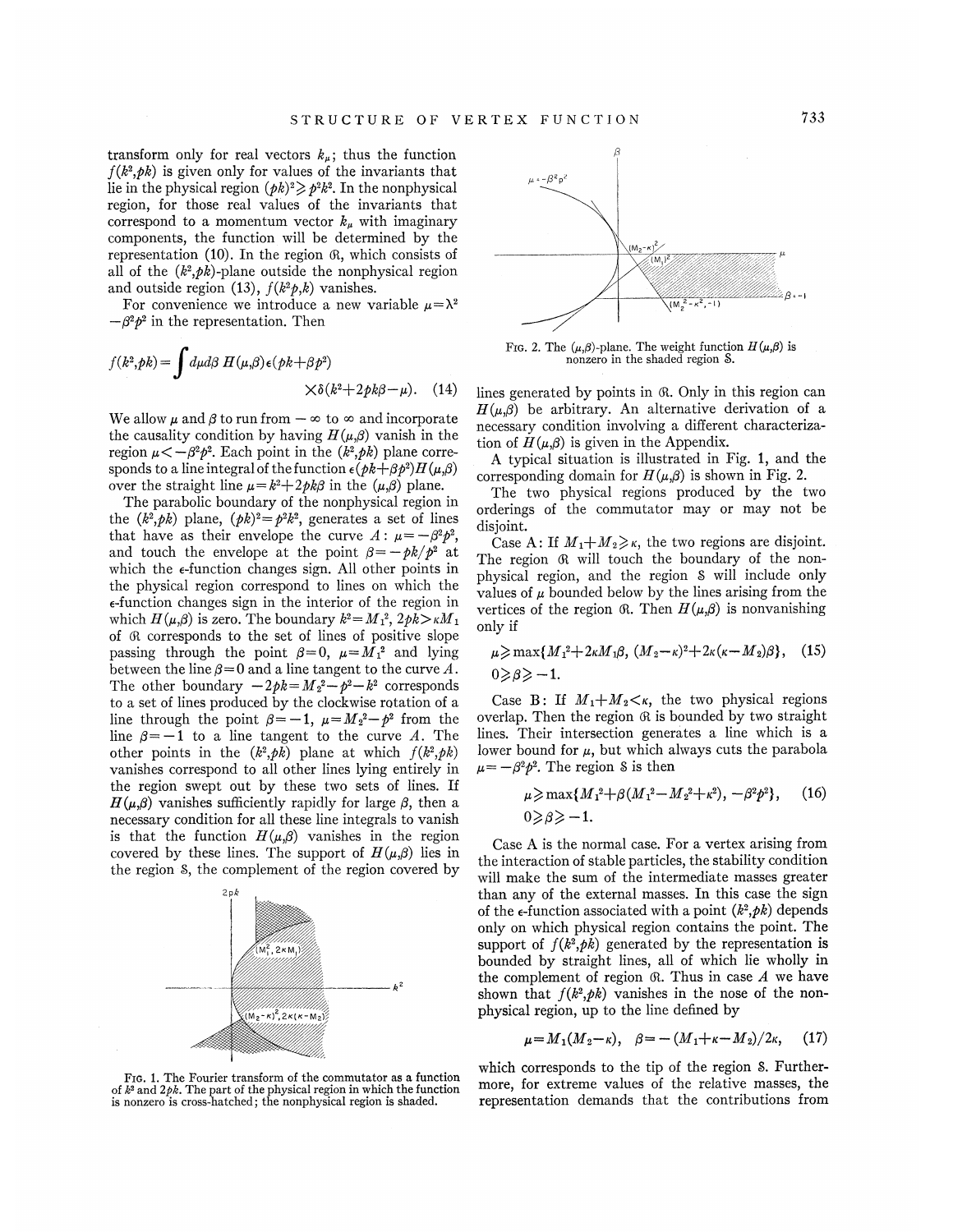certain matrix elements vanish. If  $M_2-\kappa > M_1$ , then the term  $\sum_{i} \langle j_1|n\rangle \langle n|j_2|p\rangle$  in which the sum is over all eigenvalues consonant with a fixed  $n_{\mu}$ , vanishes for  $M_1^2 \leq n^2 \leq (M_2 - \kappa)^2$ . Similarly, if  $M_1 > M_2 + \kappa$ , then  $M_1^2 \leq n \leq (M_2 - k)^2$ . Similarly, if  $M_1 > M_2 + k$ ,<br> $\sum_{j=1}^k \langle j_2 | n \rangle \langle n | j_1 | p \rangle$  vanishes for  $M_2^2 \leq n^2 \leq (M_1 - k)^2$ .

An analogous representation can easily be derived for the matrix element of a commutator between two single-particle states with the same momentum.

# GREEN'S FUNCTIONS

We have derived the representation (1) with limits (15) or (16). Now we shall write more symmetric representations, in terms of the momenta  $k_1$  and  $k_2$ associated with each current. In case  $A$ , we shall write the time-ordered Green's function. Since in this case the time-ordered Green's function differs from the retarded function only by the sign of the  $i\epsilon$  in the denominator of (1) associated with the physical region arising from the reversed order of operators in the commutator, the function we want is given by dropping the sign factor from the  $i\epsilon$  term. If we define

$$
\int e^{ik_1x} e^{ik_2y} dxdy \langle (j_1(x), j_2(y))_+ | p \rangle
$$
  
=  $\delta (k_1 + k_2 - p) G_+(k_1^2, k_2^2, p^2)$ , (18)

then, changing the limits on  $\mu$  to incorporate the term  $-\beta p^2$  arising from the change in the momentum variables,

$$
G_{+}(k_{1}^{2},k_{2}^{2},p^{2}) = \int \frac{d\mu d\xi_{1}d\xi_{2}\,\delta(\xi_{1}+\xi_{2}-1)H(\xi_{1},\xi_{2},\mu,p^{2})}{\xi_{1}k_{1}^{2}+\xi_{2}k_{2}^{2}-\mu+i\epsilon},\tag{19}
$$

$$
\mu \ge \max\{\xi_1M_1^2 + \xi_2(M_1 - \kappa)^2, \xi_2M_2^2 + \xi_1(M_2 - \kappa)^2\},\
$$
  

$$
\xi_1, \xi_2 \ge 0; \quad p^2 \le (M_1 + M_2)^2.
$$

For case  $B$  we use the similar retarded function: the only change in (19) is that  $i\epsilon$  becomes  $i\epsilon$ { $k_1^2 - k_2^2$  $+p^2(\xi_1-\xi_2)$ } and the limits are

$$
\mu \ge \max\{\xi_1 M_1^2 + \xi_2 M_2^2, p^2 \xi_1 \xi_2\},
$$
  

$$
\xi_1, \xi_2 \ge 0; \quad p^2 \ge (M_1 + M_2)^2.
$$
 (20)

#### SPECTRAL REPRESENTATIONS

If we specialize the representation, putting a second particle on the energy shell, we obtain a spectral representation for the vertex as a function of momentum transfer. Consider two identical particles: let  $k = p - p'$ where  $(p')^2 = p^2 = \kappa^2$  (then  $2pk = k^2$ ), and introduce a new variable  $\sigma = \mu/(1+\beta)$  in (1); then, in the physical region where  $k^2<0$ , the vertex is

$$
\Gamma(k^2) = \int_{\sigma_0}^{\infty} \frac{d\sigma \tilde{H}(\sigma)}{k^2 - \sigma - i\epsilon},
$$
\n(21)

where

$$
\tilde{H}(\sigma) = \int_{\mathcal{S}} d\beta (1+\beta) H(\sigma(1+\beta), \beta), \tag{22}
$$

and the value of  $\sigma_0$  is the minimum value of  $\sigma$  in the region  $\delta$  and is determined by  $(17)$ :

$$
\sigma_0 = 2\kappa M_1 (M_2 - \kappa) / (\kappa + M_2 - M_1). \tag{23}
$$

Here  $M_1$  is the lowest mass that the odd-particle current can couple to the vacuum, and  $M_2$  is the lowest mass that can be created by the current of the particle of mass  $\kappa$ . For stability  $M_2 > \kappa$ . In the pion-nucleon vertex,  $M_1 = 3m_\pi$ ,  $M_2 = \kappa + m_\pi$ , and  $\sigma_0 = 3m_\pi^2 \kappa / (\kappa - m_\pi)$ . In the first-order electromagnetic vertex,  $M_1=2m_\pi$ ,  $\sigma_0 = 2m_\pi 2\kappa/(2\kappa - m_\pi)$ . The relation (21), which has been derived for negative momentum transfer, defines an analytic function for all values of the momentum transfer with a cut along the positive real axis. Ke can observe that the weight function is real and that, above  $\sigma = (2\kappa)^2$ , it is related to the amplitude for pair creation in an external held.

The thresholds for these spectral or dispersion relations are lower than those of the usual perturbation theory. However it has been shown by Karplus, Sommerfield, and Wichmann,<sup>1</sup> Nambu,<sup>2</sup> and Oehme that the use of a wider set of intermediate masses in perturbation theory will lower the threshold. Our thresholds are lower bounds to the true threshold. It is quite possible that use of the fact that the intermediate states are made up of several particles will raise the thresholds.

#### ANALYTICITY IN THE MASSES

We can use this representation to study another aspect of the analytic behavior of the vertex. Let us treat  $p^2$  as a time-like momentum transfer and consider the function  $(19)$  or  $(20)$  as a function of the mass  $k_1^2 = k_2^2 = M^2$ . Then the function is analytic for negative  $M^2$  and can be continued as a function of  $M^2$  up to the minimum value of  $\mu$ . In the case of equal intermediate masses, this minimum value occurs in (19) when  $p^2 = M_1^2 = M_2^2$  and is  $\frac{1}{2}M_1^2$ . Thus in the meson-nucleon vertex one can continue only up to  $M^2 \leq (\kappa+m_\pi)^2/2$ . This would be on the mass shell only if  $m_{\pi} \geq (\sqrt{2}-1)\kappa$ , which is the condition obtained by Sremermann, Oehme, and Taylor.<sup>4</sup> We do not need a continuation of this type to obtain (21), since we have worked in the physical region and have obtained the spectral representation directly.

# ACKNOWLEDGMENTS

We wish to thank Professor Julian Schwinger for suggesting such representations and for several discussions. One of us (W.G.) thanks the University of California Radiation Laboratory, Berkeley for its hospitality where this work was completed.

Karplus, Sommerfield, and Wichmann, Phys. Rev. 111, 1187 (1958). <sup>2</sup> Y. Nambu, Nuovo cimento 9, 610 (1958). <sup>3</sup> R. Oehme, Phys. Rev. 111, 1430 (1958).

<sup>3</sup> R. Oehme, Phys. Rev. 111, 1430 (1958).<br><sup>4</sup> Bremermann, Oehme, and Taylor, Phys. Rev. 109, 2178  $(1958).$